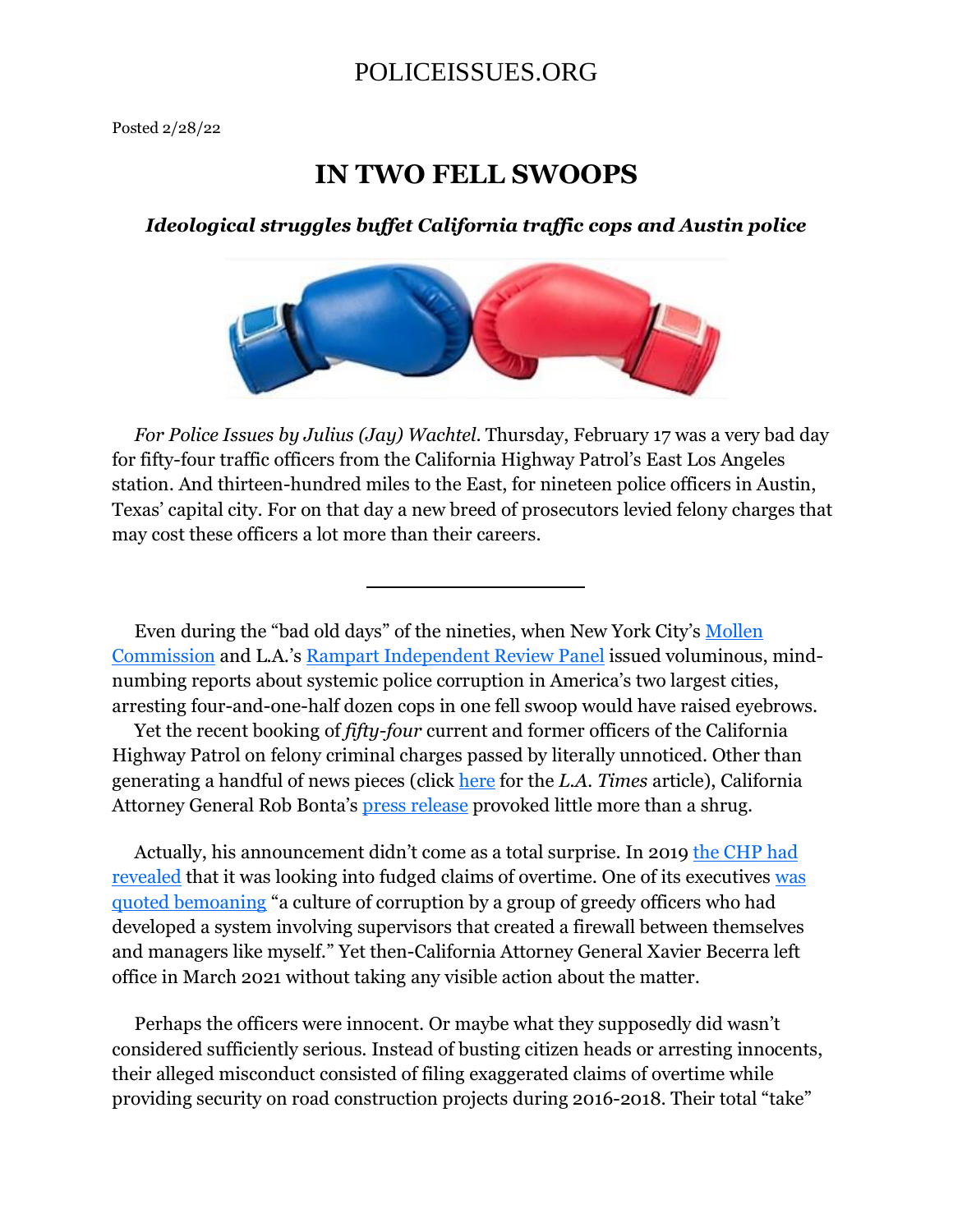was a measly \$226,556. Means and ends-wise that doesn't hold a candle to classic episodes of police corruption. Such as NYPD's "Buddy Boys" of the eighties, who were "robbing drug dealers in broad daylight" then "selling the drugs and goods themselves." Or LAPD Rampart Division's anti-gang "CRASH" cops of the nineties, who robbed a bank, stole cocaine from evidence lockers, framed and beat suspects into falsely confessing and committed needless shootings.

 On the other hand, some claim that the Democratic lawyer's inaction was a political calculation, part and parcel of a cop-friendly approach that helped him gain over \$300,000 in contributions from police unions for his 2018 campaign.



 In 2021 Mr. Becerra was called away to run the U.S. Department of Health and Human Services. His mantle as California A.G. was assumed by Rob Bonta. And *this* Democrat's inclinations were substantially different. As a California assemblyman Mr. Bonta coauthored bills to eliminate cash bail, ease punishment, and require that the State investigate all officer shootings. During confirmation hearings the progressively-minded San Franciscan emphasized that holding police accountable was crucial. So other than for the sheer number of accused, his filing of criminal charges alleging that *four-*

*and-one-half dozen* CHP officers committed Grand Theft and presented a Fraudulent Claim shouldn't have come as a surprise.

 But the identity of one of the lawyers defending the Chippies (no slam, it's what we call 'em) *did*. It's Steve Cooley, L.A. County's former District Attorney (2000-2012). Coauthor of "Blue Lives in Jeopardy," the life-long Republican recently affirmed his procop inclinations by slamming current D.A. George Gascon for creating a panel to review past police use of deadly force. That, according to Cooley, supposedly proves (beyond a reasonable doubt?) that the progressive Democrat is "hell-bent on putting some law enforcement filing notches on his belt."

Cooley's pro-cop stance is evident in his stinging rebuke of A.G. Bonta's persecution  $$ oops, we mean *pro*secution – of the CHP officers:

When it comes to the alleged overtime scheme, Attorney General Bonta is flat wrong. Almost all of them are totally innocent...CHP wanted to show them a lesson. Guess who's in charge boys? Do not file a grievance against management because we will [expletive] with you.

In his view, the charges are no more than payback over a grievance filed by officers upset that their overtime hours had been slashed. Cooley contends that his clients are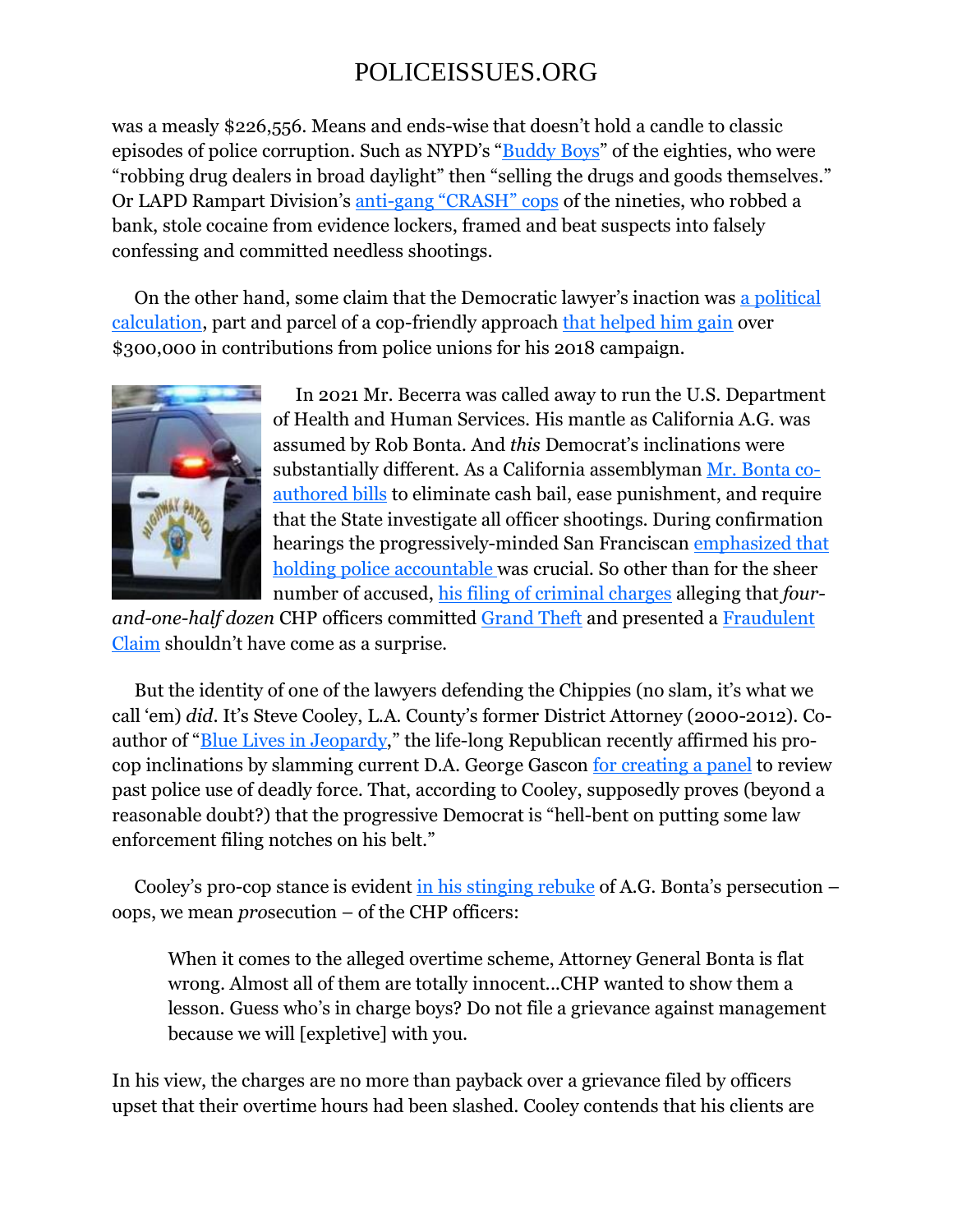totally innocent: they understood that they would be paid for all the time they spent on call, awaiting deployment, whether they were at home or doing personal business, and that an agreement to that effect was in writing.

 Wel, that "writing" hasn't been released. So we reviewed CHP's current labor contract. Its coverage of overtime pay (p. 26) seems quite detailed, and we didn't find anything that offers something for nothing. But there is some "wiggle-room." A separate provision, "Call-Back time" (p. 28) guarantees at least four hours' pay should an off-duty officer be required to report to work. Anyways, we're Joe Fridays at heart. Since "all the facts" haven't been made public, whether several dozen (former?) Chippies purposely misconstrued things so as to line their pockets is impossible for us to say.

 "Is there any other employer in the county to whom we would give a heads-up call if their employee was indicted?" That's how Travis County (Austin, TX) District Attorney Jose Garza replied when, less than three weeks into his term, one of his prosecutors asked whether Austin's police chief should get a "heads up" that two of his officers had been indicted for assault.

 No advance notice was given. Officers Chance Bretches and Gregory Gentry (they were still on the job) allegedly beat up an arrestee during a narcotics investigation two years earlier. Both were cleared during an internal police inquiry. But soon after taking office Mr. Garza sent the case to the Grand Jury, which promptly indicted both officers on aggravated assault. (Gentry was ultimately cleared.)

 When the Democratic civil-rights crusader and former public defender ran for D.A. he promised to right the ship of criminal justice so that minorities and the poor stopped being thrown overboard. And while the police union called his approach a "delusional game of political chess," it wasn't just talk. As one might expect, many cops were dismayed and Chief Brian Manley quickly retired. More than a few prosecutors were also bewildered, and in short time nineteen out of about one-hundred left.

 Mr. Garza's initial efforts focused on police uses of force that his predecessor, Margaret Moore, had seemingly brushed aside. There were more than a few. One year earlier Austin police officer Christopher Taylor shot and killed an unarmed 42-year old man who tried to drive away as officers investigated a complaint that he held a gun to a woman's head. In March 2021, two months after taking office, Mr. Garza obtained the officer's indictment for first-degree murder.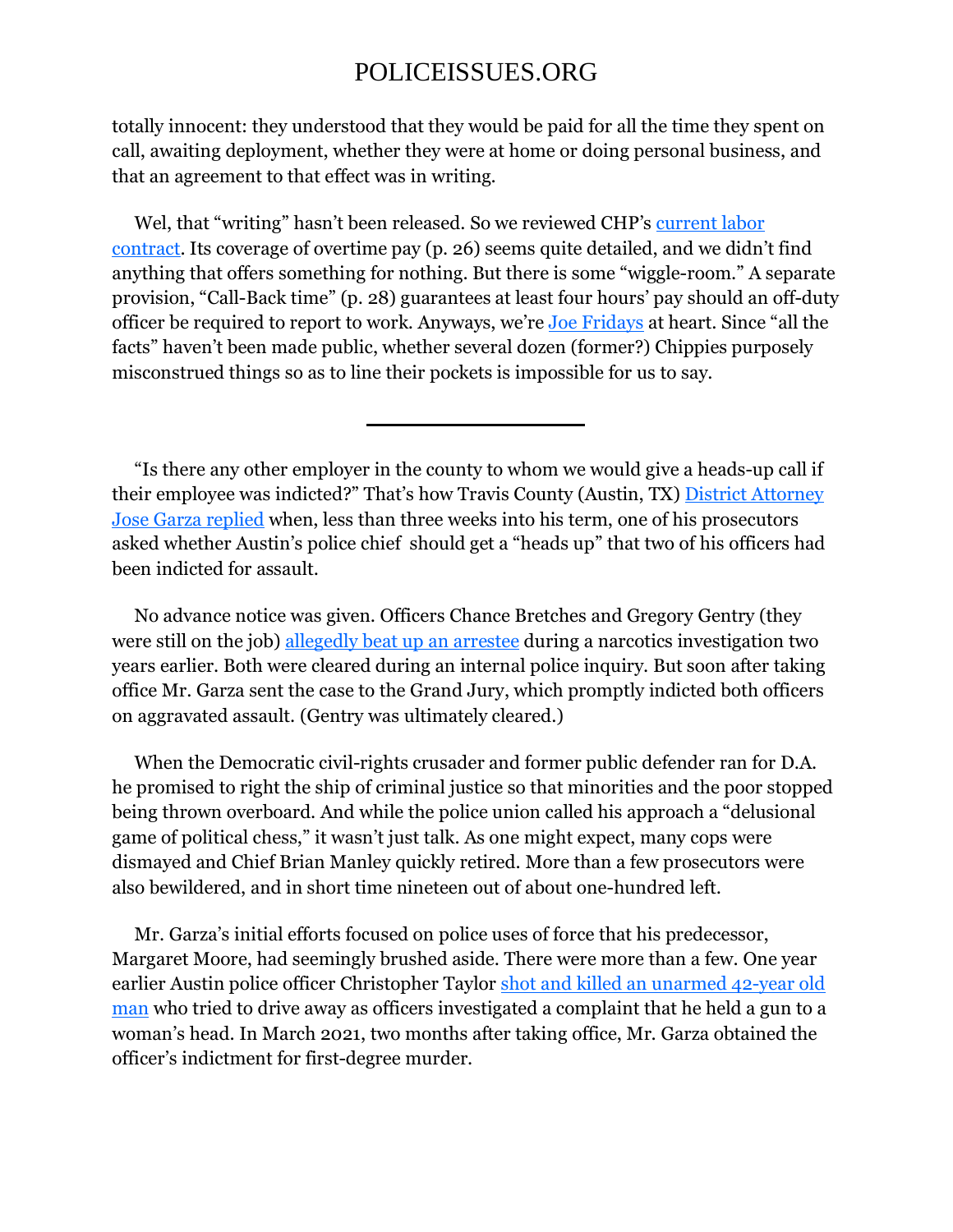Five months later it was "déjà vu all over again" as that same cop, Christopher Taylor, and a colleague, officer Karl Krycia, were indicted for first-degree murder over an earlier episode, the 2019 shooting death of a mentally-ill man who reportedly held a knife to his own throat.

 There were a handful of other cases. But the stage for Mr. Garza's "really big show" was set seven months before he took office. Soon after the killing of George Floyd Austin was besieged by the protests against police brutality that were rocking the



nation. Alas, some of the city's cops apparently responded heavy-handedly. In December 2020 then-chief Manley announced that eleven had been disciplined over use-of-force violations during the disorder.

 Elected one month earlier, Jose Garza had not yet assumed office. But he clearly placed the chief's announcement in his to-do basket.

 It took a while, but fourteen months later the effects of his handiwork came into view. On February 17, 2022 the City of Austin revealed that it had settled lawsuits filed by two seriously injured protesters for a combined \$10 million, not exactly pocket change for the financially stressed city. And during a special press conference, D.A. Jose Garza announced that a Grand Jury had returned indictments charging a stunning *nineteen* Austin police officers for using excessive force on demonstrators:

We believe many protesters injured by law enforcement officers during the protest were innocent bystanders. We also believe that the overwhelming majority of victims in the incidents that were investigated suffered significant injuries. Some will never fully recover.

 As one might expect, Garza was promptly blasted by the police union. His actions also put him in a lonely place within government circles. Police Chief Joseph Chacon and City Manager Spencer Cronk strongly objected to the indictment and lamented its effects on officer morale and the city's ability to retain cops. In their view, Austin's finest had done the best they reasonably could in the face of riotous crowds. "We are disappointed to be in this position," Mr. Cronk said, "and we do not believe that criminal indictments of the officers working under very difficult circumstances is the correct outcome."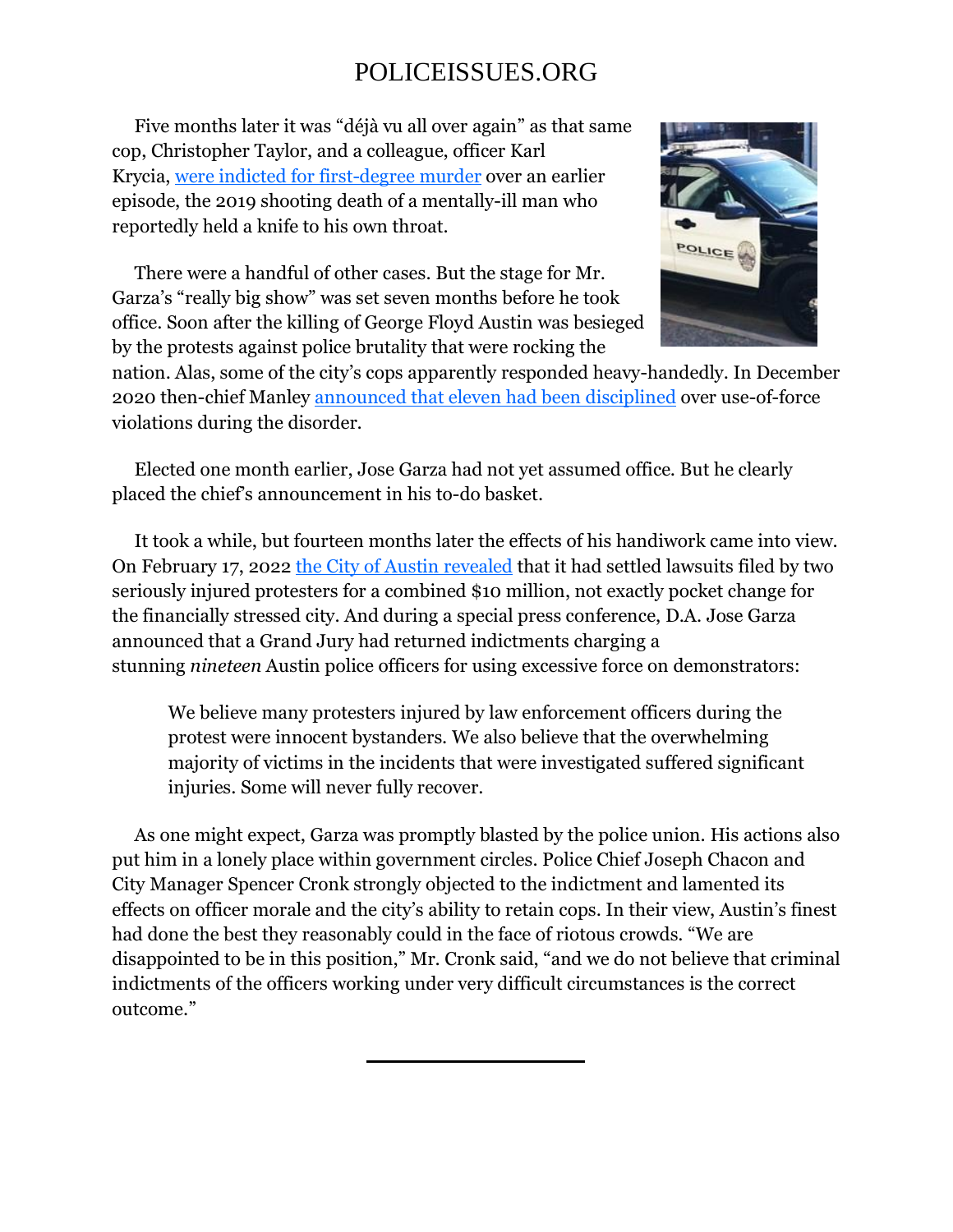Today's pronounced Red/Blue divide has deeply affected the practice of policing, for better *and* worse. Let's self-plagiarize from "Backing Off":

Law enforcement is replete with ambiguity and uncertainty, and in the real world of the streets, crude responses are sometimes unavoidable. Over the last several years, though, the permissible margin of error has substantially narrowed...Finetuning the police response so that our emerging notions of justice and equity aren't breached and everyone is pleased has human and practical limits. And they've likely been reached.



 For an example of these "limits" let's turn to (where else?) George Floyd. His killing led to ex-Minneapolis cop Derek Chauvin's conviction on State murder charges and, just the other day, to the conviction of his three colleagues on Federal civil rights charges. *Police Issues* never considered Chauvin's behavior even marginally acceptable – our essay, posted nine days after the officers' encounter with Mr. Floyd, was entitled "Punishment Isn't a Cop's Job."

 On the other hand, our assessment of officer Thomas Lane's behavior is far more forgiving. Here's an outtake from our recent essay, "Backing Off":

Pulling a gun isn't pretty, but that's what rookie MPD officer Thomas Lane did when Mr. Floyd seemed reluctant to step out of the car. As depicted in **bodycam** video, officer Lane soon had the drugged man out of the driver's seat and in physical custody, avoiding further risks to citizens and police....

 Grimace if you wish, but in the everyday world of law enforcement, where cops face citizens who are often obstinate and all-too-frequently armed, that scores as a "success." But Lane, who was only on his fourth shift as a full-fledged cop, displayed compassion. Once Mr. Floyd was pinned down and unresisting, the rookie voiced concern about the arrestee's well-being and (twice) suggested he be rolled over. But Chauvin said "no." As Lane's flustered lawyer contended during closing arguments, Chauvin treated his colleagues, including Lane and his rookie partner Kueng, like peons. "Tom Lane can't argue with him," said Earl Gray. "That's common sense...Chauvin was going to be the leader of the pack with these two kids." Lane's good intentions, he added, were evident when EMT's arrived. (He jumped in to help, then rode in the ambulance and participated in doing CPR.)